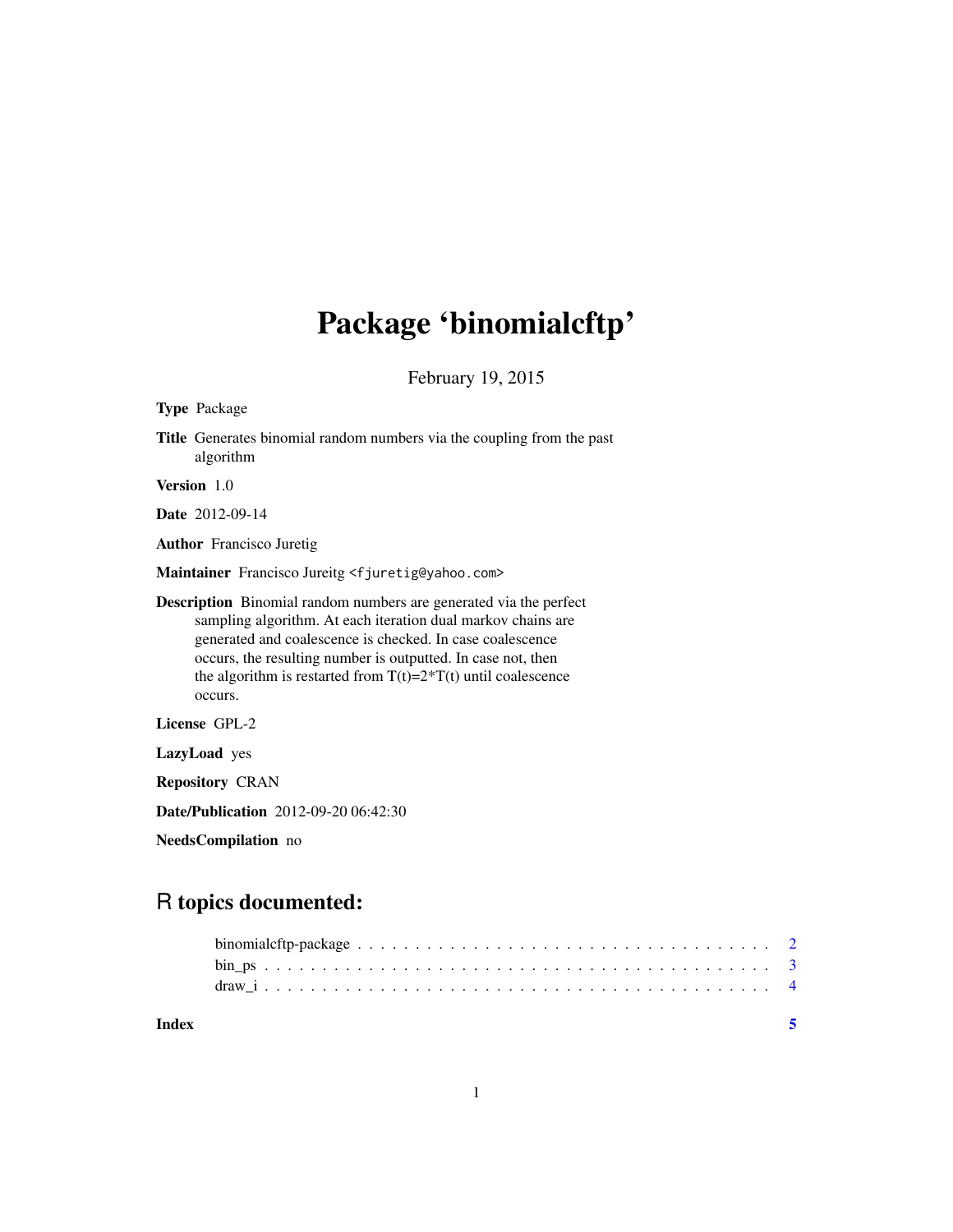<span id="page-1-0"></span>binomialcftp-package *Generates Random Numbers according to the coupling from the past algorithm.*

#### Description

Dual Markov Chains are generated, one starting at n and the other one at 0 (in this fashion, every possible state is trapped between these two chains) and are updated according to a Metropolis-Hastings step. The transition kernel is defined as a ratio between the density evaluated at the current iteration vs the previous iteration. In this way the chains evolve (in general) in the direction where the density is higher. Coalescence is checked at every step ( meaning that both chains coalesce), and in case this happens the resulting random number is outputted at  $t=0$ . In case coalescence does not occur, the algorithm is restarted starting from a distant past twice as large as the current starting past time. Every iteration that goes through some t that has previously been traversed, uses the exact same random number used at that point.

## Details

| Package:  | binomialcftp |
|-----------|--------------|
| Type:     | Package      |
| Version:  | 1.0          |
| Date:     | 2012-09-14   |
| License:  | $GPL-2$      |
| LazyLoad: | yes          |

#### Author(s)

Fracisco Juretig <fjuretig@yahoo.com>

#### References

James G. Propp and David B. Wilson. Exact sampling with coupled Markov chains and applications to statistical mechanics. Random Structures and Algorithms, 9(1&2):223–252, 1996.

#### See Also

Perfectly Random Sampling with Markov Chains http://dimacs.rutgers.edu/~dbwilson/exact/

#### Examples

bin\_ps(1000,20,0.5)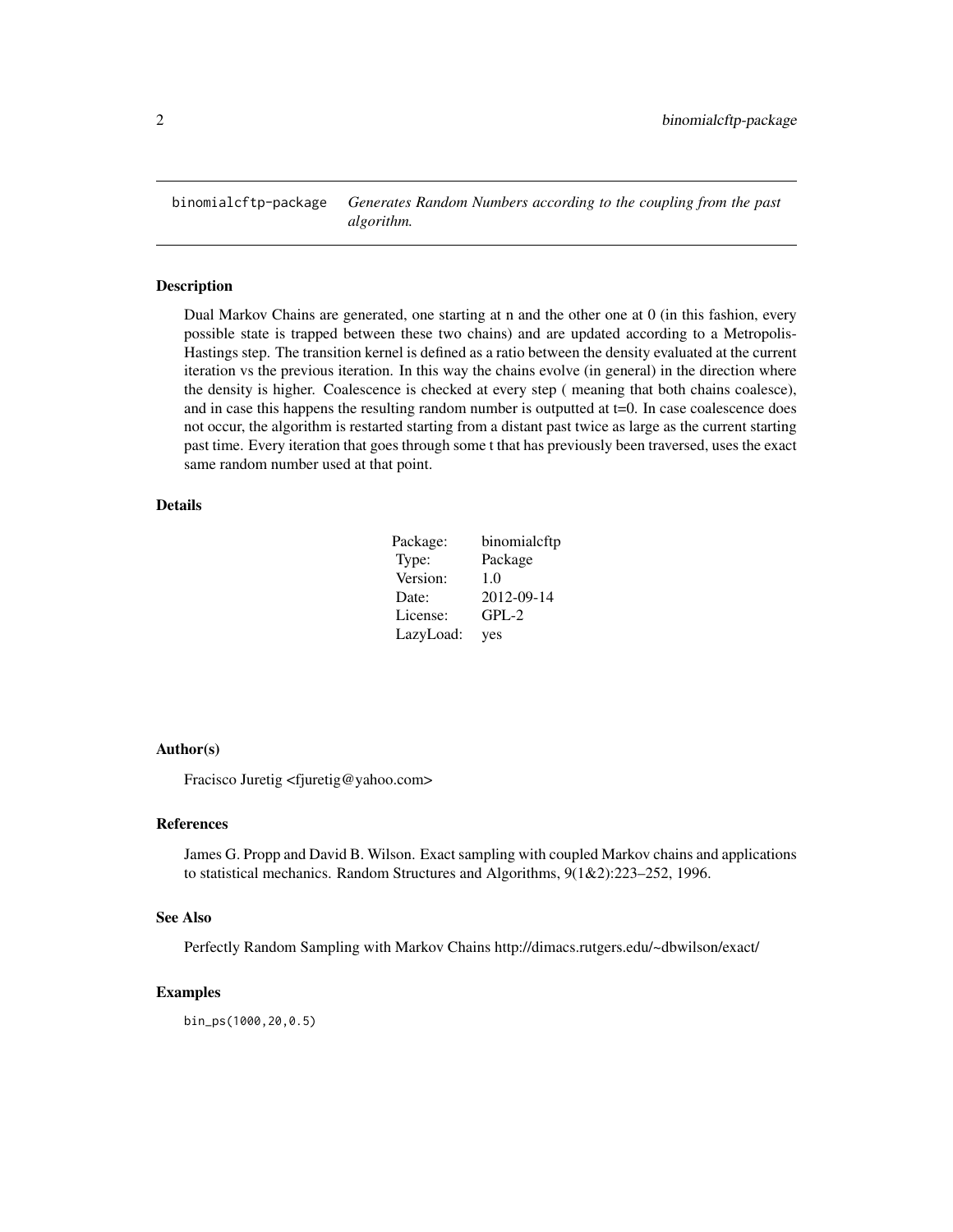<span id="page-2-0"></span>

## Description

Main function, return 0-n binomial distributed random numbers according to the coupling from the past algorithm

### Usage

bin\_ps(x, n, p)

## Arguments

| $\mathsf{x}$ | sample_size:number of random numbers desired |
|--------------|----------------------------------------------|
| n            | n= binomial parameter                        |
| p            | p= binomial parameter                        |

#### Details

As usual,p should be between 0 and 1 and n should be any positive integer

#### Value

| values           | Random numbers                                |  |  |  |
|------------------|-----------------------------------------------|--|--|--|
| iteration needed |                                               |  |  |  |
|                  | Number of iterations needed until coalescence |  |  |  |
| rand used        | Number of random numbers used                 |  |  |  |

#### Note

Running time is different as n and p change

## Author(s)

Francisco Juretig <fjuretig@yahoo.com>

## References

James G. Propp and David B. Wilson. Exact sampling with coupled Markov chains and applications to statistical mechanics. Random Structures and Algorithms, 9(1&2):223–252, 1996.

#### Examples

bin\_ps(1000, 20, 0.5)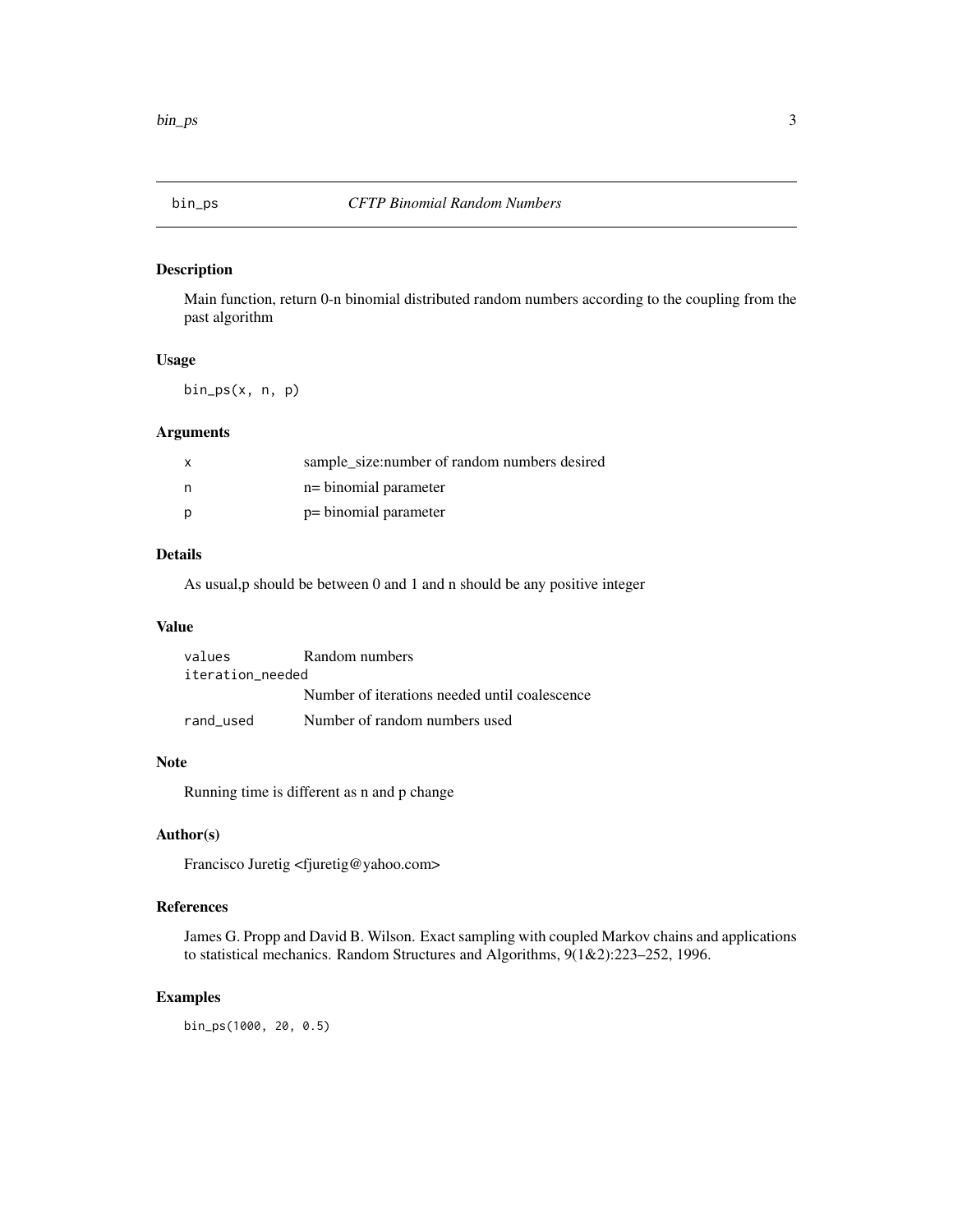<span id="page-3-0"></span>

## Description

Random +1/-1 numbers. This is a secondary function used by bin\_ps

## Usage

draw\_i()

## Value

+1,-1

## Author(s)

Francisco Juretig <fjuretig@yahoo.com>